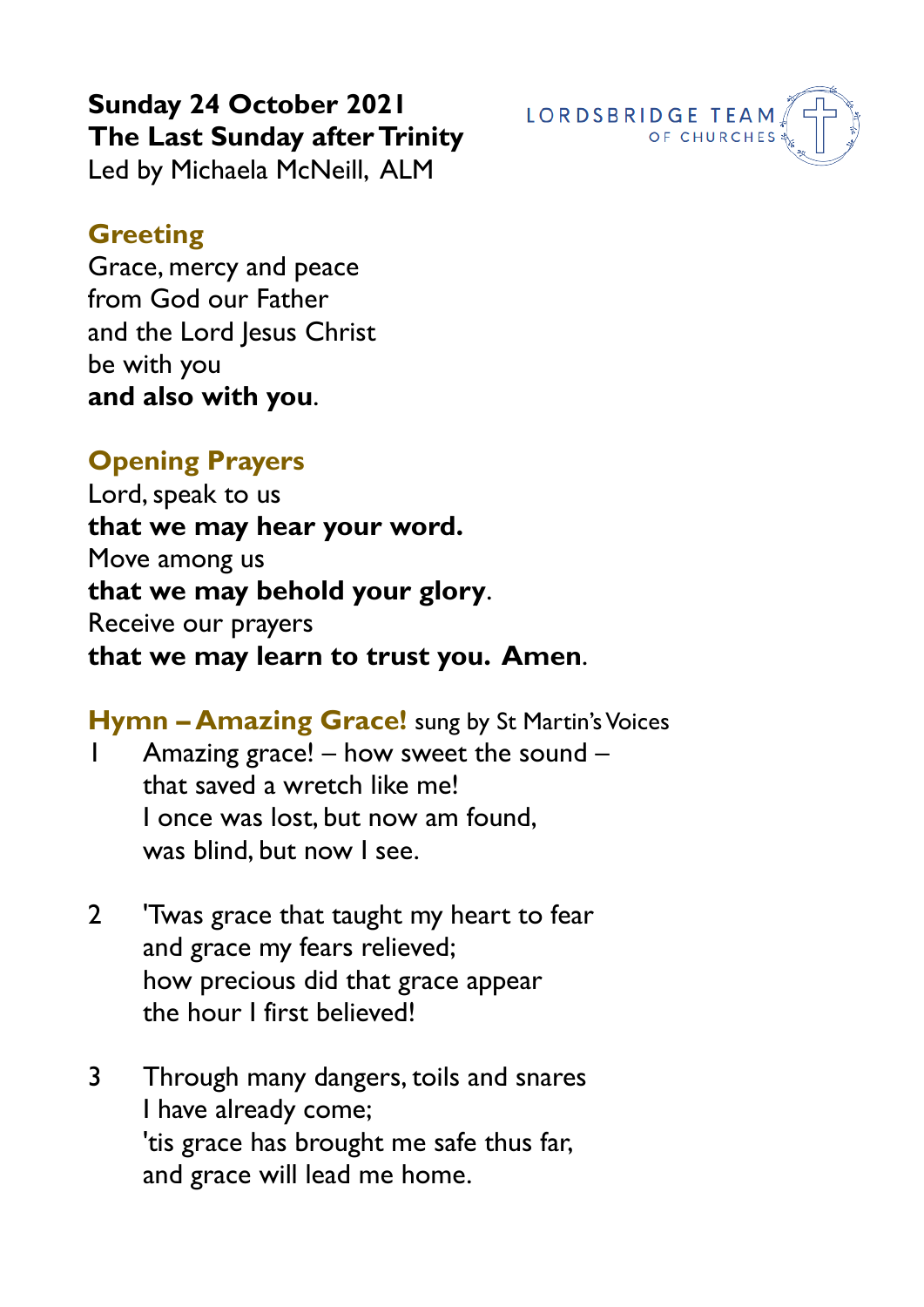- 4 The Lord has promised good to me, his word my hope secures; he will my shield and portion be as long as life endures.
- 5 When we've been there ten thousand years bright shining as the sun, we've no less days to sing God's praise than when we first begun.

#### **Prayer of Penitence**

We confess to you our selfishness and lack of love: fill us with your Spirit. Lord, have mercy. **Lord, have mercy**.

We confess to you our fear and failure in sharing our faith: fill us with your Spirit. Christ, have mercy. **Christ have mercy.**

We confess to you our stubborness and lack of trust: fill us with your Spirit. Lord, have mercy. **Lord, have mercy**.

## **Meditation**

We will now concentrate on these words from Psalm 34:

- I I will bless the LORD at all times; his praise shall continually be in my mouth.
- **<sup>2</sup>** My soul makes its boast in the LORD; let the humble hear and be glad.
- <sup>3</sup> O magnify the LORD with me,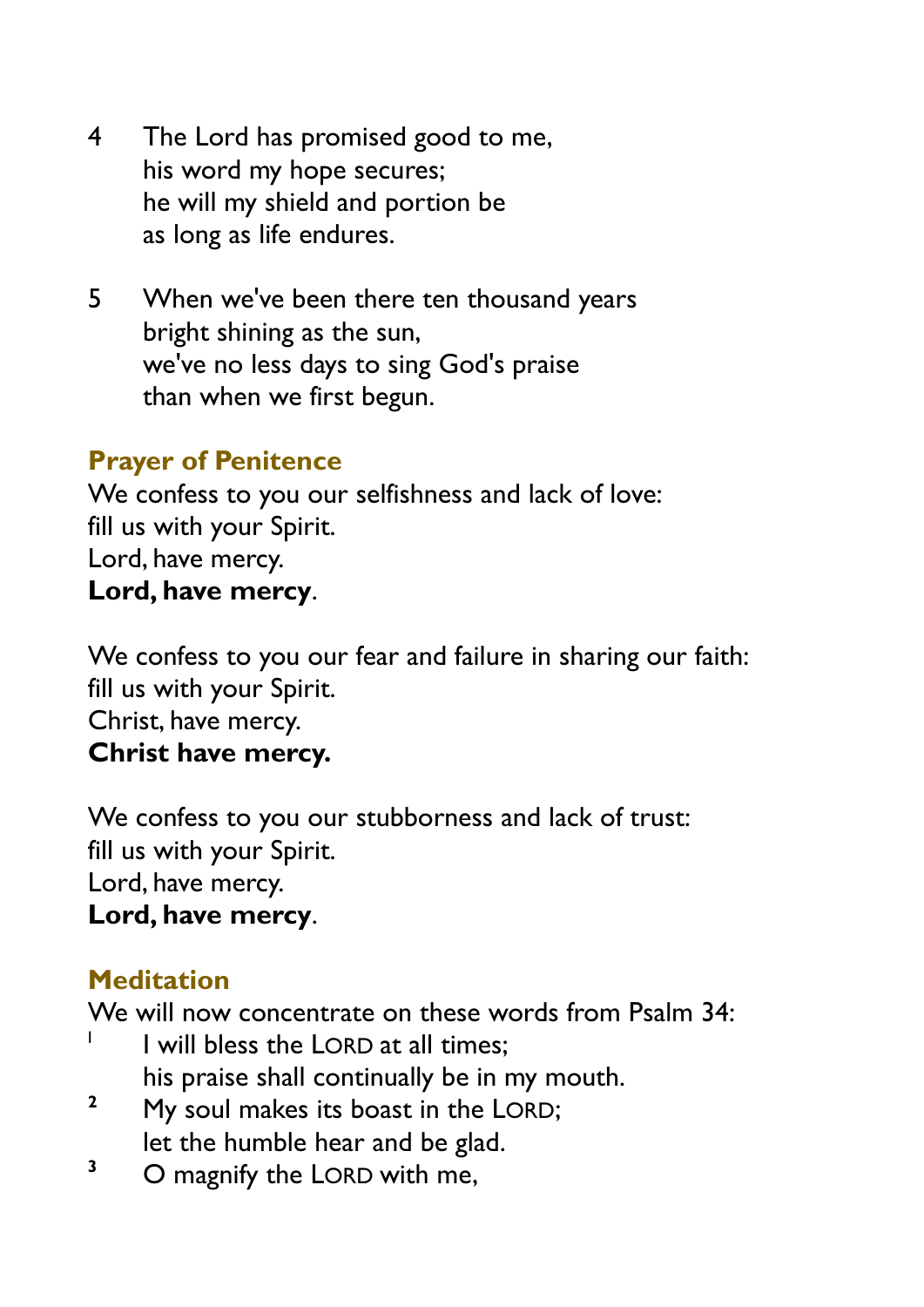and let us exalt his name together.

- **4** I sought the LORD, and he answered me, and delivered me from all my fears.
- **5** Look to him, and be radiant; so your faces shall never be ashamed.
- **<sup>6</sup>** This poor soul cried, and was heard by the LORD, and was saved from every trouble.
- **<sup>7</sup>** The angel of the LORD encamps around those who fear him, and delivers them.
- <sup>8</sup> O taste and see that the LORD is good; happy are those who take refuge in him.

# **Bible readings**

# **Hebrews 7.23 to the end**

Furthermore, the former priests were many in number, because they were prevented by death from continuing in office;  $24$  but he holds his priesthood permanently, because he continues forever.<sup>25</sup> Consequently he is able for all time to save those who approach God through him, since he always lives to make intercession for them.

<sup>26</sup> For it was fitting that we should have such a high priest, holy, blameless, undefiled, separated from sinners, and exalted above the heavens.<sup>27</sup> Unlike the other high priests, he has no need to offer sacrifices day after day, first for his own sins, and then for those of the people; this he did once for all when he offered himself.<sup>28</sup> For the law appoints as high priests those who are subject to weakness, but the word of the oath, which came later than the law, appoints a Son who has been made perfect forever.

# **Mark 10.46 to the end**

They came to Jericho. As he and his disciples and a large crowd were leaving Jericho, Bartimaeus son of Timaeus, a blind beggar, was sitting by the roadside.<sup>47</sup> When he heard that it was Jesus of Nazareth, he began to shout out and say, "Jesus, Son of David, have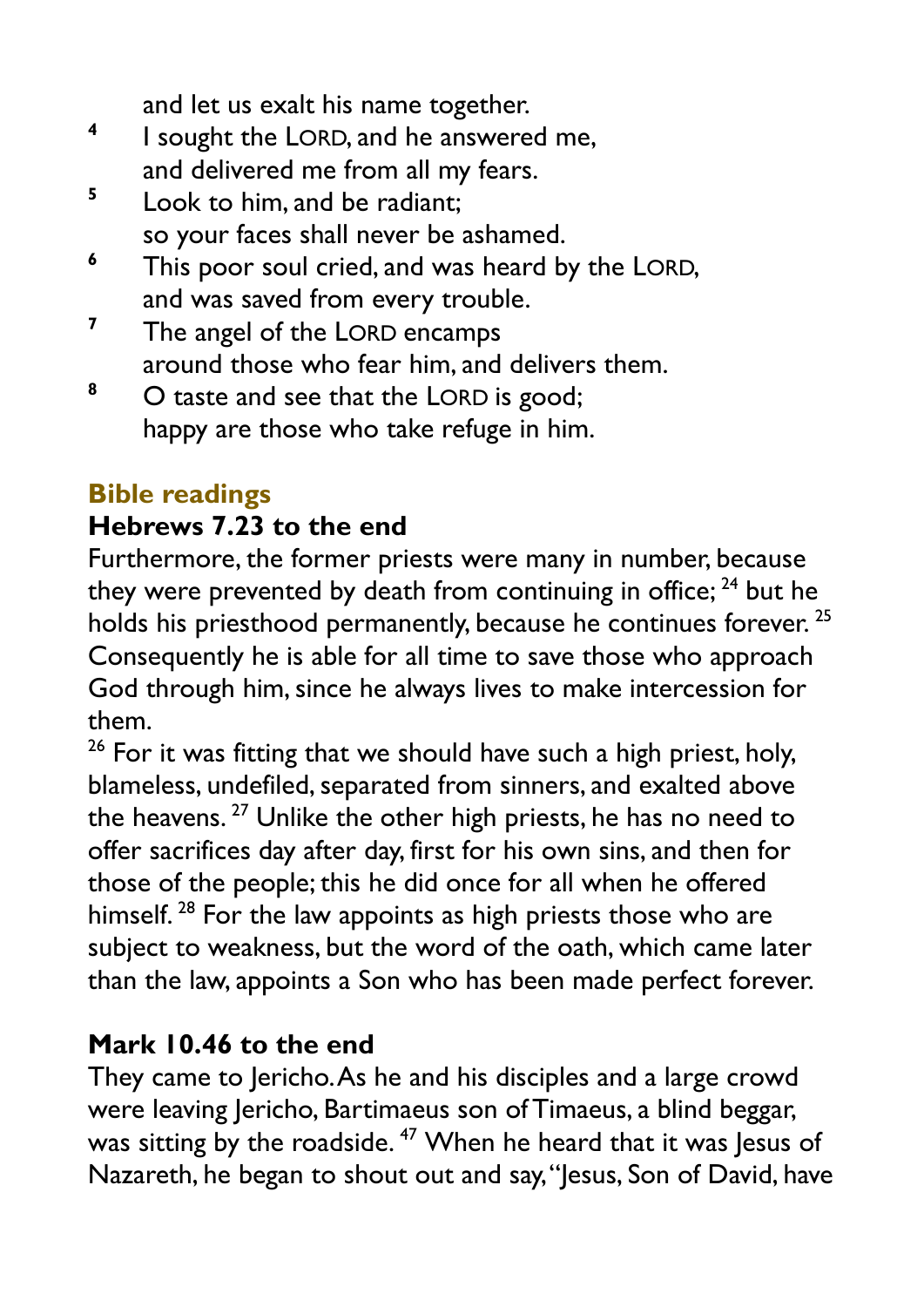mercy on me!" <sup>48</sup> Many sternly ordered him to be quiet, but he cried out even more loudly, "Son of David, have mercy on me!" <sup>49</sup> Jesus stood still and said, "Call him here." And they called the blind man, saying to him, "Take heart; get up, he is calling you." <sup>50</sup> So throwing off his cloak, he sprang up and came to Jesus.<sup>51</sup> Then Jesus said to him, "What do you want me to do for you?" The blind man said to him, "My teacher, let me see again." <sup>52</sup> Jesus said to him, "Go; your faith has made you well." Immediately he regained his sight and followed him on the way.

# **Sermon by Rev Claire Robertson**

In the 1980s when Bernard D'Ascoli, a boy who had been blind since he was three, reached the finals of Leeds international piano competition the news hit the headlines and many television interviews followed. When interviewers asked him about the difficulties of being a blind pianist he said he considered it an advantage as he listened better. As concert pianists play from memory he explained he was able to learn all his scores in Braille. Through courage, determination and inspiration he had gained equality, with his fully sighted peers. He was a pianist who happened to be blind – not a blind pianist.

One of the highlights of 2021 for me has been watching the amazing athletes in the Paralympics from Tokyo and hear their inspiring stories.

The Paralympic values are courage, determination inspiration and equality which reminded me of Bernard's story.

The athletes' stories are equally inspirational and gave us an insight into how important it is to encourage others to develop their talents and to find ways to be inclusive in our society and our church communities.

How do we do that?

The gospel story gives us a clue – where listening well to others features rather prominently.

We hear that Bartimaeus is at the roadside begging when Jesus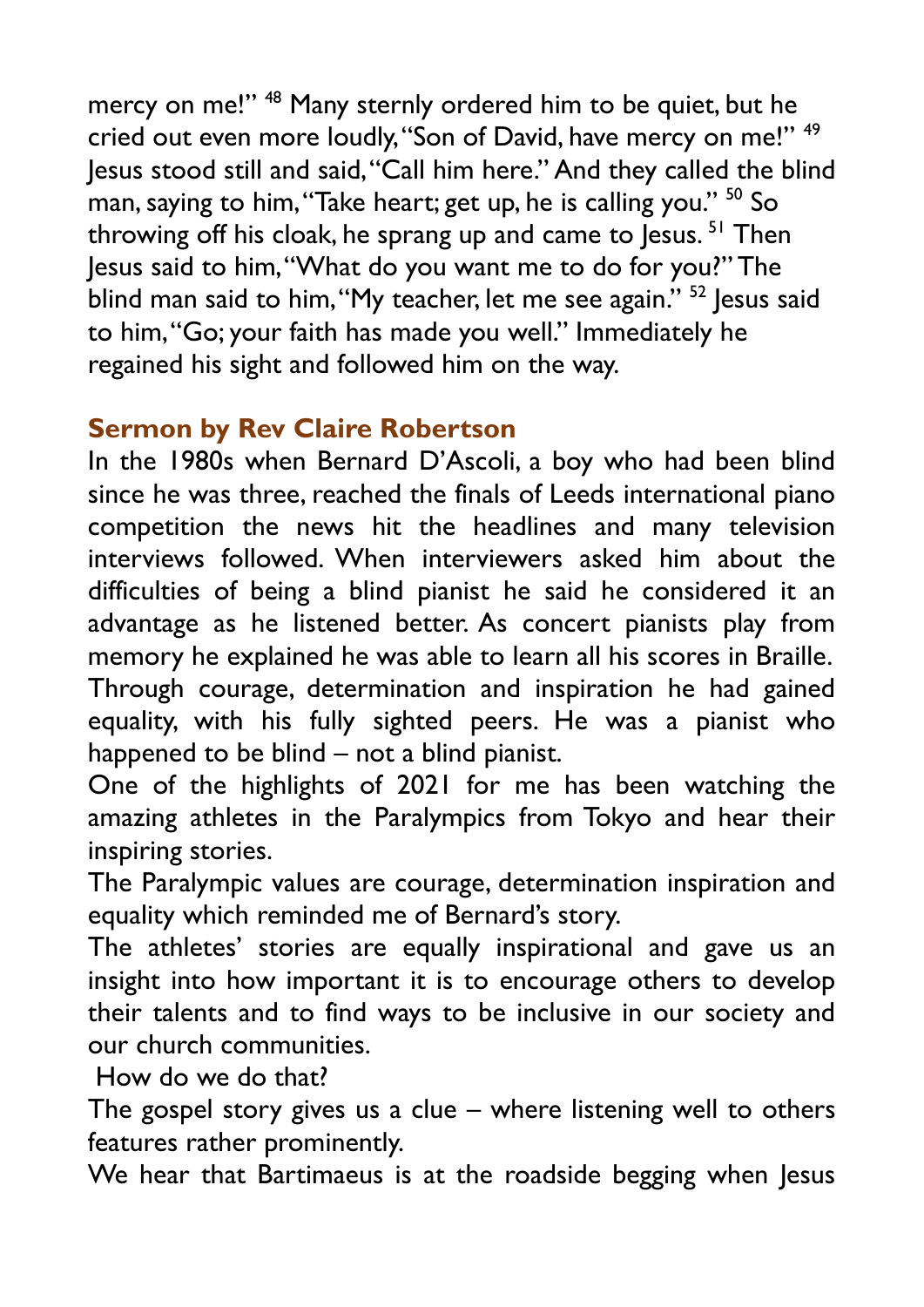with a large crowd around him prepares to leave the city. Bartimaeus summons up courage and shouts at the top of his voice to Jesus. He gives Jesus the title "Son of David" and asks for help. The Jewish people know that their Messiah, the longed for Saviour will be descended from King David so Bartimaeus is showing his faith in Jesus and with simplicity and expectancy asking for help.

He must have a pretty loud voice because he is heard above the noise of the moving crowd! People with disabilities, in first century Palestine, are tolerated as beggars but they are not supposed to draw attention to themselves in this way and people in the crowd are clearly embarrassed by him because they tell him to be quiet.

But Jesus is listening. He is just starting out on a journey, a journey that will save the world, but he finds time to stop and to ask the crowd to call Bartimaeus. Whenever we ask Jesus for help he listens to us too and call us to him. Sometimes, as in this story, he may call us and send a messenger with the call.

Jesus' action changes the attitude of the crowd towards Bartimaeus. Instead of being embarrassed and disapproving the people are now interested and encouraging . This reminds me that even one voice spoken in solidarity with those who ask for help can influence others.

The effect on Bartimaeus is transformational. He throws his cloak aside, which is probably one of his most important possessions for keeping him warm at nights, he leaps to his feet and comes to Jesus. His whole focus is on Jesus.

Here, at last, is someone who is taking time to listen to him.

At this point Jesus asks him "What do you want me to do for you?" He asks Bartimaeus what he wants- he doesn't tell him - he asks him and listens to the reply. This empowers Bartimaeus.

"Teacher," he says "I want to see".

Spiritually, Bartimaeus is already quite clear sighted. He has acknowledged Jesus as the Messiah and he trusts him to help him.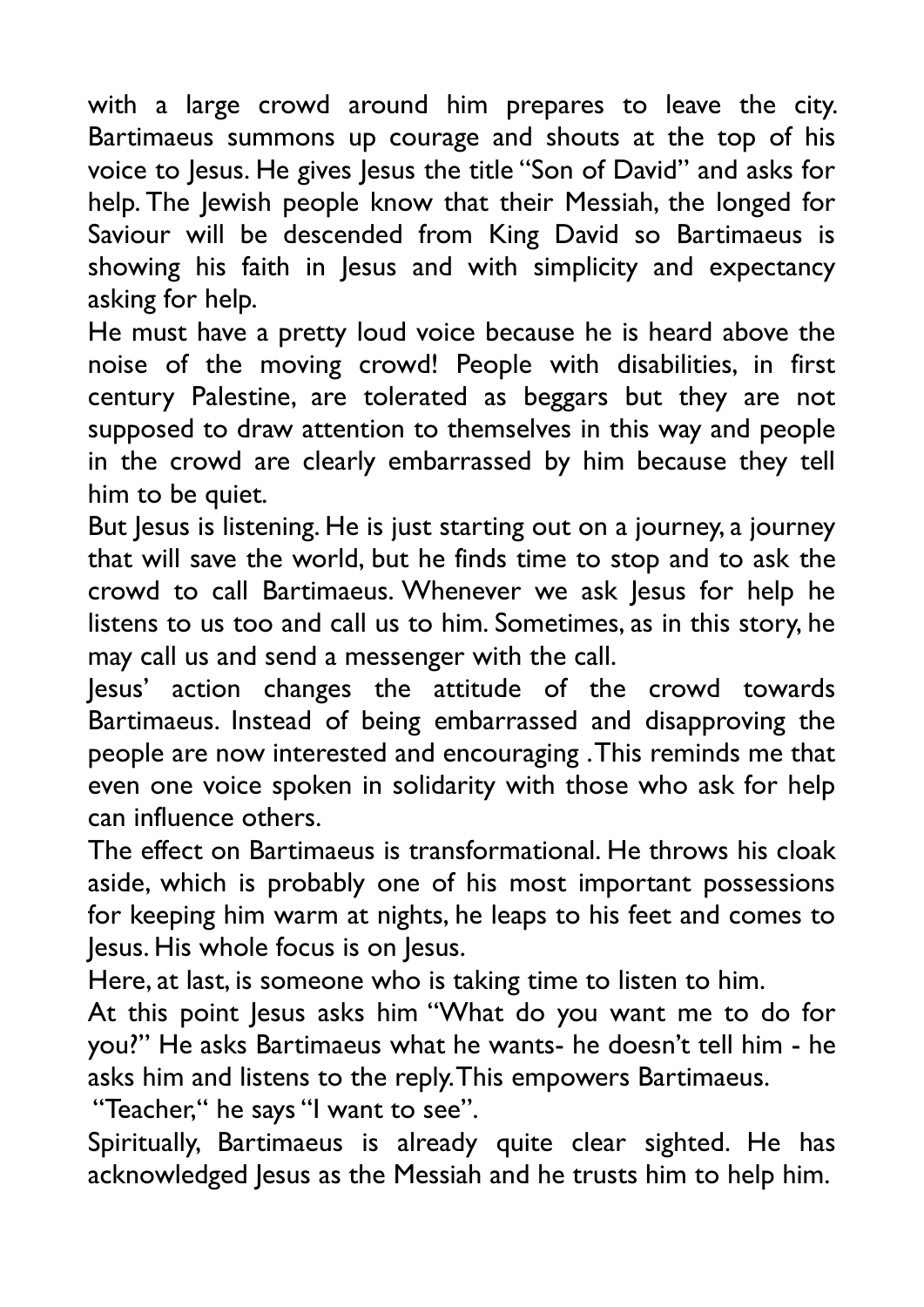Jesus heals him, affirming his faith and says "Go" giving Bartimaeus the freedom to leave. Bartimaeus has voiced one need, in his case his wish to have his sight restored and been listened to. But his deeper need is to be a follower of Jesus and he immediately follows Jesus along the road.

Throughout the gospels we hear of Jesus taking time to go up a mountain or to go to a quiet place to listen to God in the silence. This enabled Jesus in the middle of a busy day with a crowd around him to hear the voice of Bartimaeus who needed him.

We also, if we are to hear the voices of others, in a busy timetable, need to make time to be silent and listen to God. As Bernard D'Ascoli pointed out, listening is an essential factor in being a musician it is also essential in Christian discipleship. Amen

### **Creed**

#### **I believe in God, the Father almighty, creator of heaven and earth.**

**I believe in Jesus Christ, his only Son, our Lord, who was conceived by the Holy Spirit, born of the Virgin Mary, suffered under Pontius Pilate, was crucified, died and was buried; he descended to the dead. On the third day he rose again; he ascended into heaven, he is seated at the right hand of the Father, and he will come to judge the living and the dead.**

**I believe in the Holy Spirit, the Holy catholic Church, the communion of saints, the forgiveness of sins, the resurrection of the body,**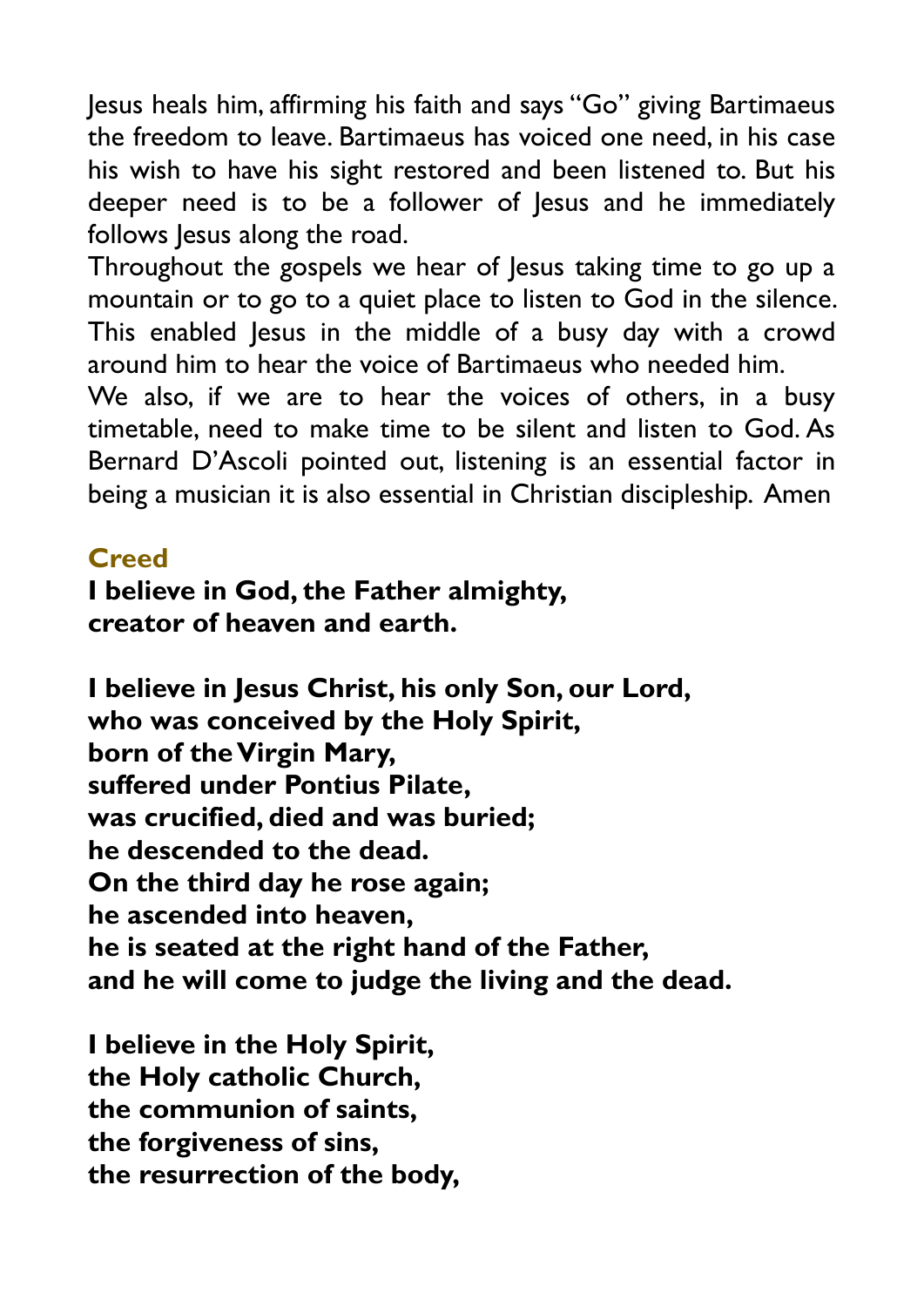## **and the life everlasting. Amen.**

### **Intercessions by Fiona Whelan**

Heavenly Father, as we come to the close of this week for many of us times are difficult and uncertain. Many are struggling carrying the workload of more than one person. In times of emotional or physical hardship, it is easy to feel hopeless; to feel like things will never get better. But, as the Bible says, with You all things are possible. We come to you this morning with thanks and praise for all the many wonders of our world and the many gifts we have but often aren't aware of. We pray for healing to still our minds and the minds of those for whom we pray in these difficult times. Lord, lift us up for Your blessings today. We pray that you will anoint us with strength and self-care today, tomorrow, and always. We pray that You will grace us with patience and wisdom. We pray that You will encourage us throughout the day Lord in Your Mercy, **hear our Prayer.** 

Dear Lord we pray for Alison and her family safely settled in Launde Abbey, and we pray for the parishioners in Hardwick and Dry Drayton waiting for her replacement. We ask for Your strength and guidance for all who make up the Lordsbridge Team, whether leading services, teaching or quietly in the background organising things. During this period of Interregnum, help us all to consider coming forward and supporting the Team as they enable us to worship in these challenging times. Let us be still and listen to what the Holy Spirit is calling us to do. As we seek a new Team Rector, we ask for Your wisdom and guidance for those who may be called to apply and for those who will be selecting the new Rector. Thy will be done.

Lord in Your Mercy, **hear our Prayer.** 

Dear Lord, we pray this morning for Your strength for all who are frightened and feeling alone. For those worried about how they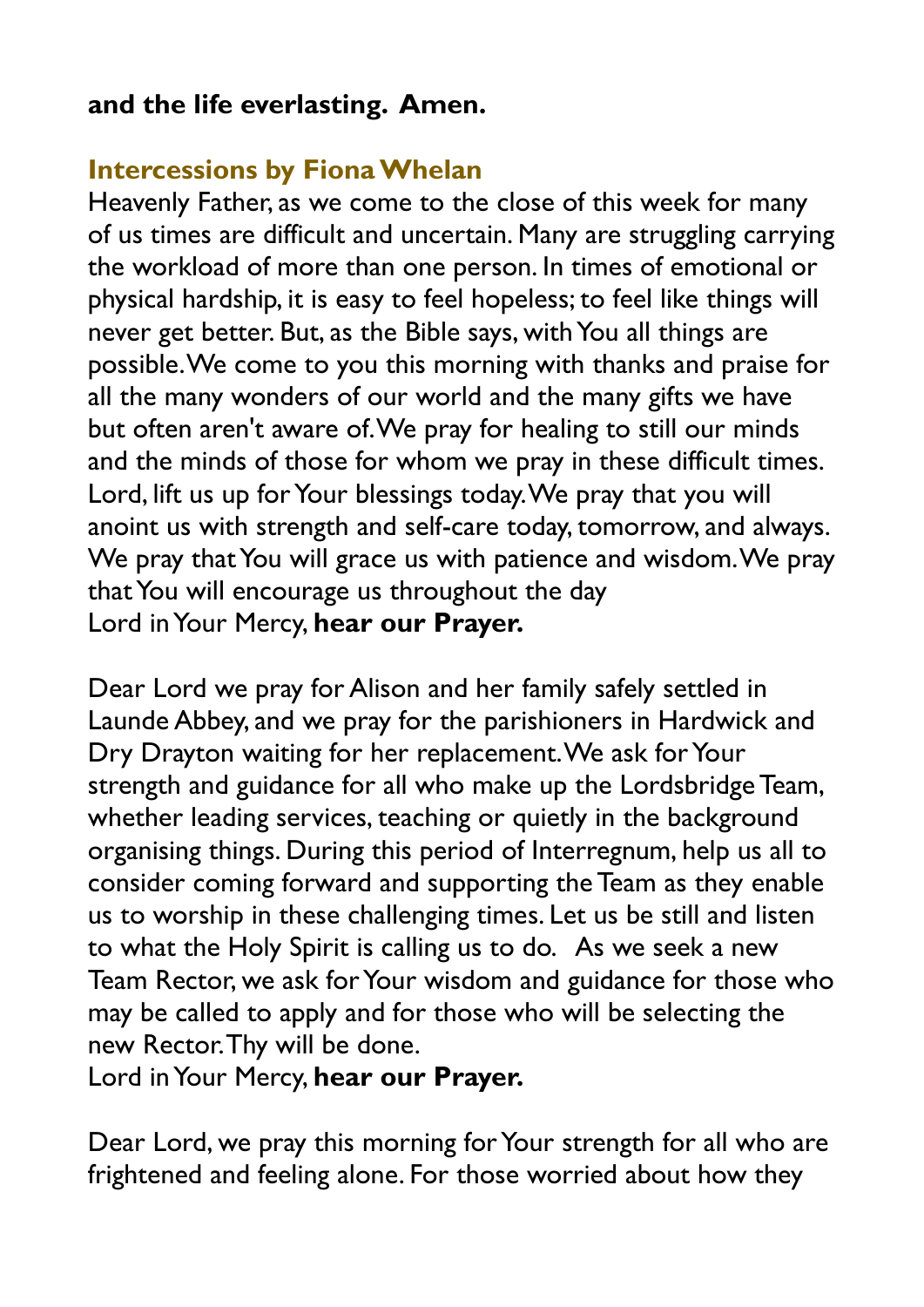will cope financially in the months to come. For those ill or worried about loved ones. For those lonely and fearing the isolation that sometimes comes with darker nights. For those fearful and anxious but unsure why. Father we offer up to You now all the many fears that we carry silently inside us. Guide us, strengthen us, and hold us in Your love. Through You, all things are possible.

#### *Silence is kept*

# Lord in Your Mercy, **hear our Prayer.**

Dear Lord, Grant us the compassion to look around us and see where we might do Your will. The peace and stillness to hear the Holy Spirit speak to us. To hear the lonely person who needs a friend. The troubled person in need of our prayers, the neighbour, stranger, colleague or friend unable to ask for help but so desperate for a moment of kindness and peace. Let us use the eyes, the hearts, the minds and hands created in Your heavenly image to do Your will here on earth.

Lord in Your Mercy, **hear our Prayer.**

Dear Lord, it is our will to surrender to you everything that we are and everything that we're striving to be. We open the deepest recesses of our hearts and invite Your Holy Spirit to dwell inside of us. We offer you our life, heart, mind, body, soul, and spirit. We surrender to you our past, present, and future problems. We ask You to take hold over every aspect of our life. We surrender to You all our hurt, pain, worry, doubt, fear, and anxiety, and we ask You to wash us clean. We release everything into Your compassionate care. Please speak to us clearly, Lord. Open our ears to hear Your voice. Open our hearts to commune with You more deeply. Help us to recognise the feel of Your loving embrace. Open the doors that need to be opened and close the doors that need to be closed. Please set our feet upon the straight and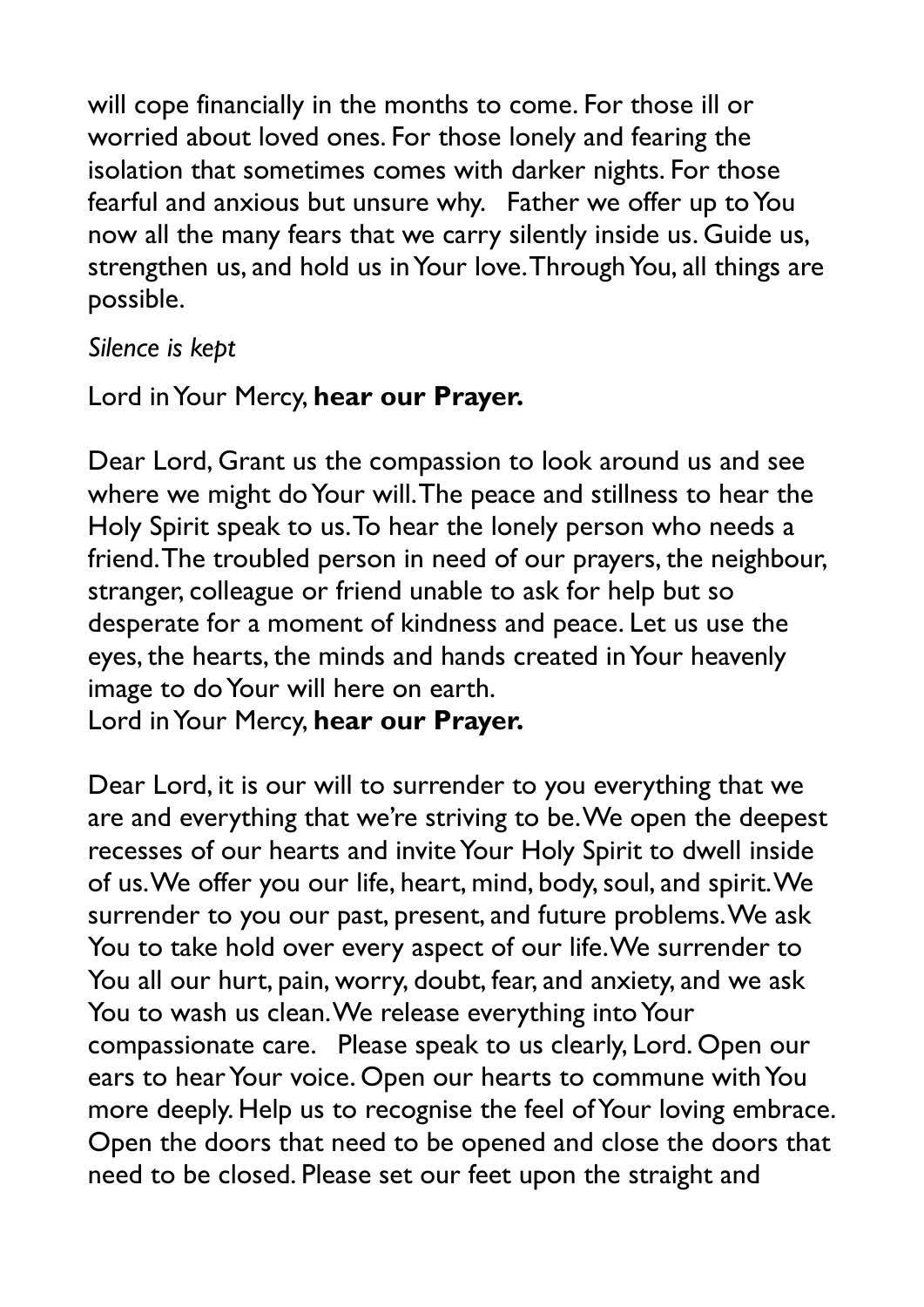narrow road that leads to everlasting life. Through You all things are possible.

Merciful Father, **accept these prayers for the sake of Your Son, our Saviour Jesus Christ, Amen**

# **The Collect**

Blessed Lord, who caused all holy Scriptures to be written for our learning: help us so to hear them, to read, mark, learn and inwardly digest them that, through patience, and the comfort of your holy word, we may embrace and for ever hold fast the hope of everlasting life, which you have given us in our Saviour Jesus Christ, who is alive and reigns with you, in the unity of the Holy Spirit, one God, now and for ever. **Amen**.

## **The Lord's Prayer**

As our Saviour taught us, so we pray: **Our Father in heaven, hallowed be your name, your kingdom come, your will be done on earth as in heaven. Give us today our daily bread. Forgive us our sins as we forgive those who sin against us. Lead us not into temptation but deliver us from evil. For the kingdom, the power, and the glory are yours now and for ever. Amen.**

#### **Hymn I heard the voice of Jesus say** sung by St Martin's Voices

I I heard the voice of lesus say: 'Come unto me and rest; lay down, thou weary one, lay down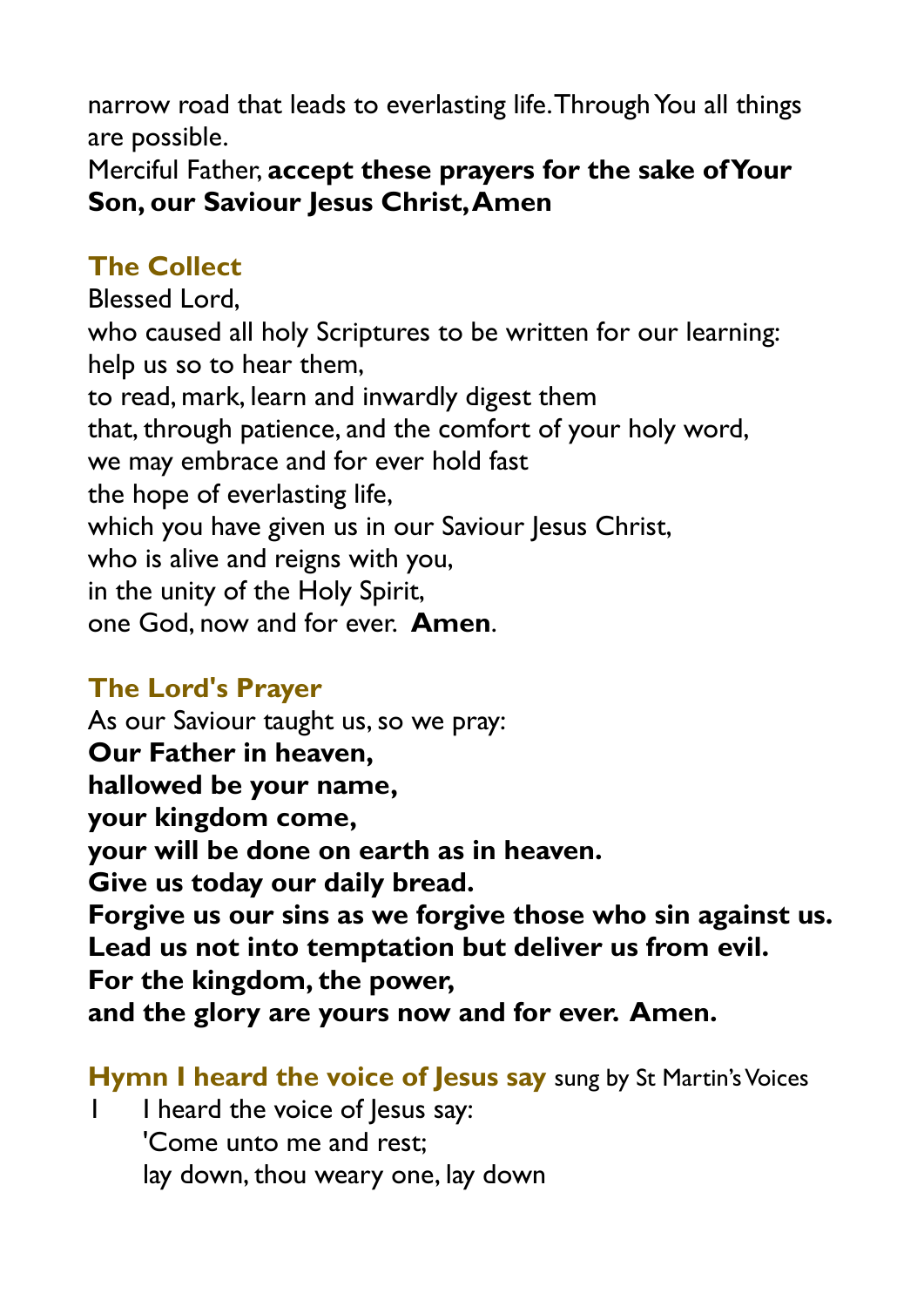thy head upon my breast.' I came to Jesus as I was, weary and worn and sad, I found in him a resting-place, and he has made me glad.

- 2 I heard the voice of Jesus say: 'Behold, I freely give the living water; thirsty one, stoop down and drink and live.' I came to Jesus, and I drank of that life-giving stream; my thirst was quenched, my soul revived, and now I live in him.
- 3 I heard the voice of Jesus say: 'I am this dark world's Light; look unto me, thy morn shall rise, and all thy day be bright.' I looked to Jesus, and I found in him my star, my sun; and in that light of life I'll walk, till travelling days are done. Horatius Bonar (1808-1889) (CCLI 2598000, One License 80909)

### **Conclusion**

Eternal God, our beginning and our end, accompany us in this day's journey. Dawn on our darkness, open our eyes to praise you for your creation and to see the work you set before us today. Take us and use us to bring to others the new life you give in Jesus Christ our Lord. **Amen.**